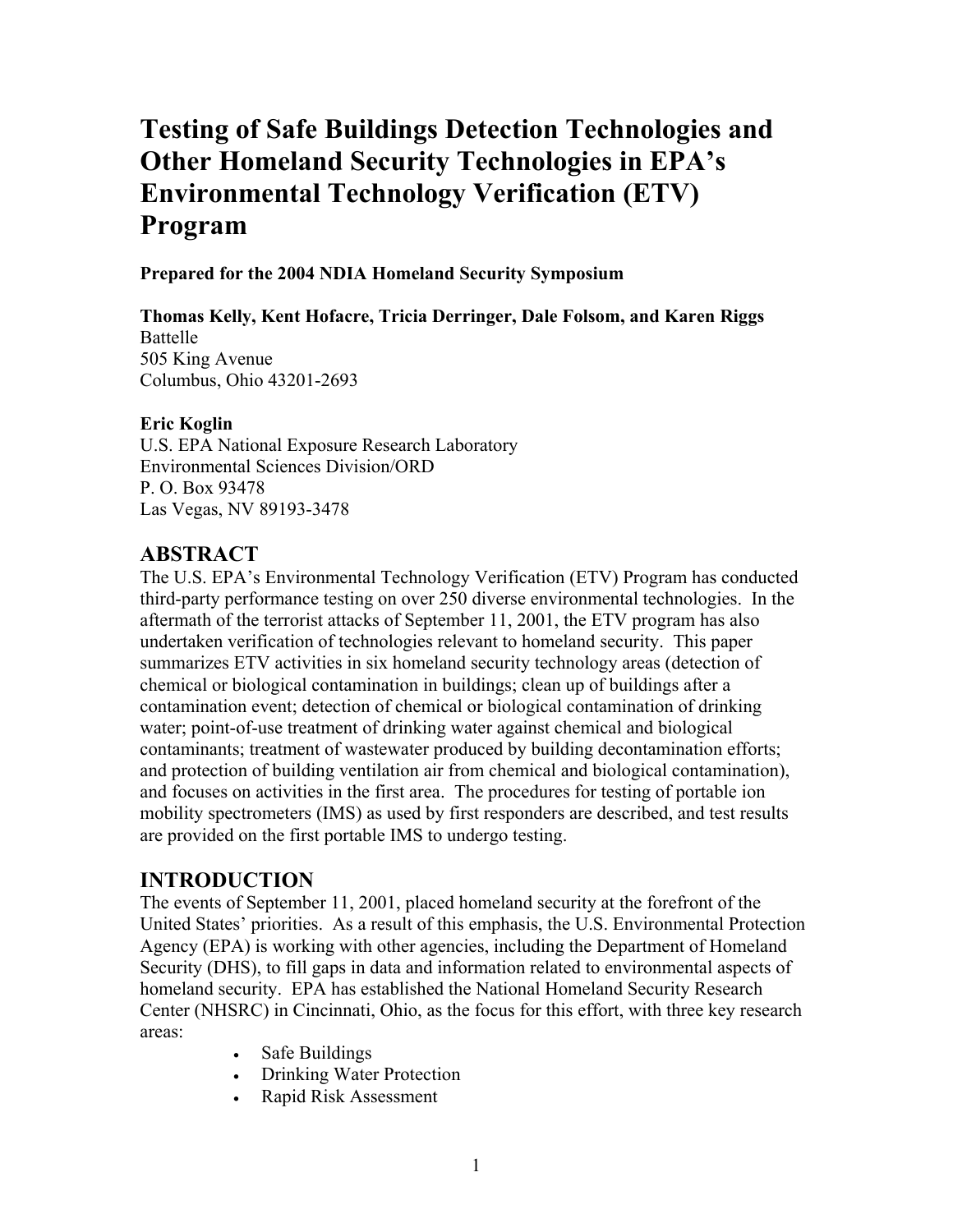As one part of EPA's effort in these areas, the Environmental Technology Verification (ETV) Program is being used to verify the performance of several types of homeland security technologies: 1) devices to monitor indoor environments in public buildings and to detect chemical or biological contamination, 2) technologies to clean up buildings after a contamination event has occurred, 3) detectors of chemical or biological contamination of the nation's drinking water supply, 4) technologies for point-of-use treatment of drinking water against chemical and biological contaminants, 5) treatment technologies for wastewater produced by building decontamination efforts, and 6) technologies to protect building ventilation air from chemical and biological contamination. This paper focuses on ETV activities addressing the first technology area, and briefly summarizes activities taking place in the other areas.

EPA established the ETV Program in 1995 to verify the performance of environmental technologies that can solve problems affecting human health or the environment. ETV's mission is to accelerate the use of new environmental technologies in the domestic and international marketplace. ETV is a voluntary program in which technology vendors are invited to participate. ETV does not approve, certify, or rank technologies, but provides third-party, quality-assured performance data so buyers and users of environmental technologies can make informed purchase and application decisions. Those actively involved in the ETV Program include stakeholders, buyers and users, vendors, permitters, technology experts, and engineers. To date, ETV testing has verified the performance of over 250 environmental technologies, and produced over 70 protocols for technology testing. Additional information and all ETV verification reports, test protocols, and fact sheets are available at: http:// www.epa.gov/etv. EPA's application of the ETV approach to homeland security technologies is a result of the effectiveness of ETV in expanding the information available on environmental technologies.

Testing of monitoring and detection technologies within ETV is the responsibility of Battelle, EPA's partner and a not-for-profit technology research and development organization with headquarters in Columbus, Ohio. To date, Battelle's Advanced Monitoring Systems (AMS) Center has completed verification tests of over 60 environmental monitoring technologies, including mercury continuous emission monitors, open-path optical sensors, portable water analyzers, and ambient fine particulate monitors. Nearly 50 additional technologies are in the verification testing process. The AMS Center publishes a monthly newsletter, *The Monitor*, to provide information on air and water environmental technology verifications. Battelle also tests homeland security technologies intended to ensure building safety, under a separate program, the Safe Buildings Monitoring and Detection Technologies Verification Program. A second newsletter—*The Detector—*is published by Battelle to provide information about these homeland security detector verifications. (For more information or to receive these newsletters, contact Helen Latham at Battelle, (614) 424-4062, lathamh@battelle.org.)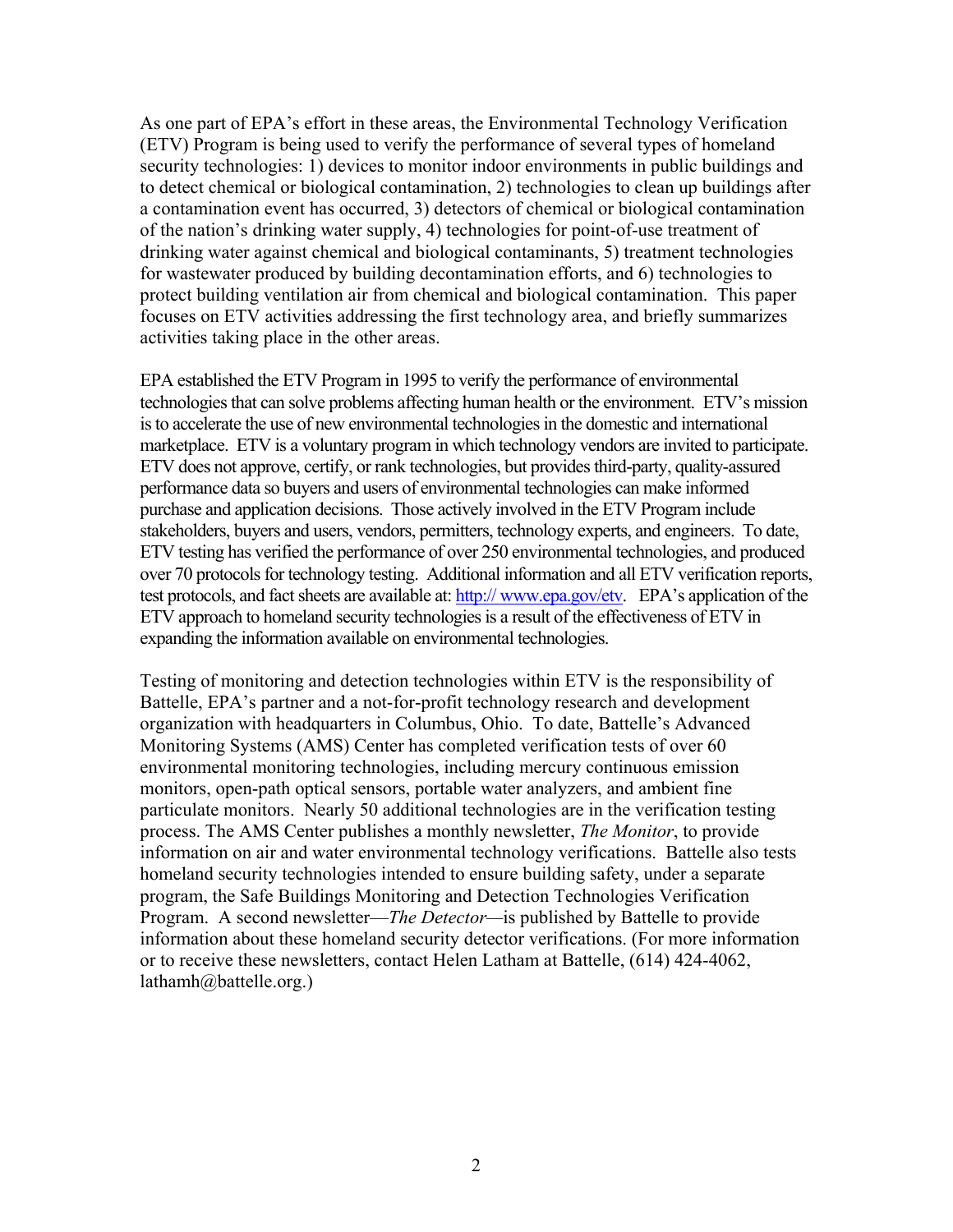## **HOMELAND SECURITY TECHNOLOGY TESTING**

## **Safe Buildings Detection Technologies**

In late 2002, Battelle was assigned the responsibility for testing monitoring and detection technologies to protect public buildings. To meet this responsibility, activities have focused on identification of candidate technologies, and testing of a first type of detector. A basic choice made early in the effort was to address detection technologies for chemical and biological contaminants, rather than radiological contamination, because of the already well-advanced state of radiological monitoring.

The identification of safe buildings detection technologies began with a consideration of the various applications in which such technologies might be needed. The three main applications are:

- Detect-to-warn
- Detect-to-respond
- Detect-to-restore.

Detect-to-warn refers to the continual monitoring of the entire building environment to detect a contamination event as it happens. This application requires large, permanent, multi-sensor systems installed in the building. Detect-to-respond refers to the initial response and diagnosis of a contamination event, as carried out by emergency crews and first response agencies. For this application portable, rugged, rapid, multi-component detection devices are needed. Detect-to-restore means the determination of residual levels of contamination left after cleanup, to guide decisions about return of the building to normal use. In this application high sensitivity and accuracy are the most important requirements, and sample collection with subsequent analysis is the conventional approach.

The detect-to-respond application was chosen as the initial focus of this effort, primarily because of the great emphasis on this application after September 11, and the consequent large expenditures made by first responders for largely unproven detection equipment. In addition, there are many commercially available small, portable detection devices that may be applicable to this application. The technologies applicable to this category were surveyed and reviewed, so that the technologies could be prioritized. Initially, the technology survey drew from published guidance such as the National Institutes of Justice surveys.<sup>1,2</sup> Subsequently, the survey was updated, in part through direct contacts with technology vendors. The category of portable ion mobility spectrometers (IMS) was chosen as the first type of technology for testing, a test/QA plan was developed, $3$  and the first testing was conducted. In parallel, the survey of detection technologies continued, to identify the next categories for testing.

**IMS Verification.** The overall objective of the test described in the IMS test/ $\overline{OA}$  plan<sup>3</sup> is to verify the performance of the portable IMS technologies with selected toxic industrial chemicals (TICs) and chemical warfare (CW) agents, under a realistically broad range of indoor conditions and procedures of use. The TICs are of interest because they are likely to be much more accessible than CW agents for use by a terrorist. Testing is conducted over a range of 5 to 35 °C and 20 to 80 percent relative humidity (RH), to represent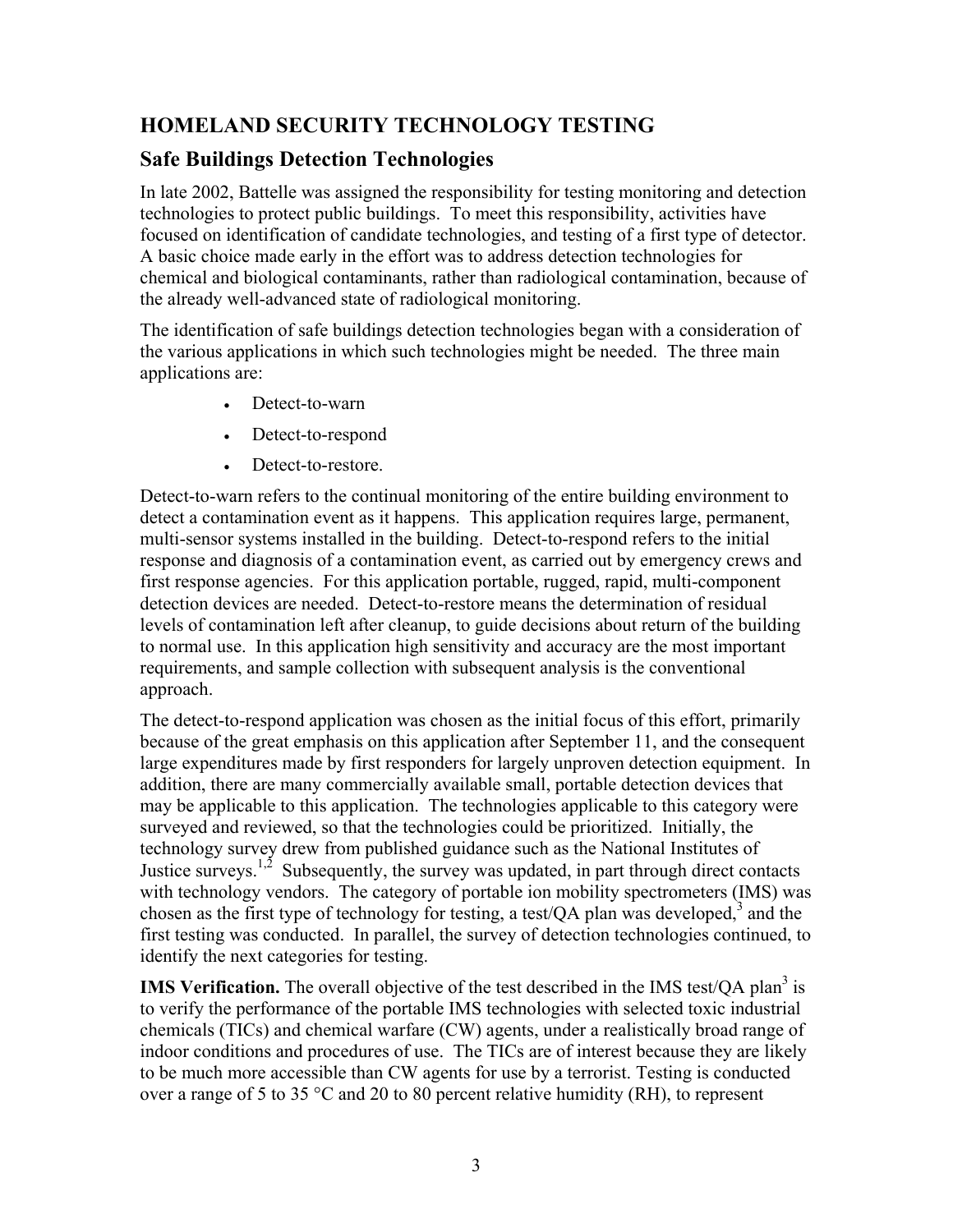conditions that might be encountered in an emergency response situation in a building. The rigorous nature of actual use by first responders is also simulated by testing with insufficient warmup after storage at room temperature and at hot and cold temperatures; battery life; and the effect of likely indoor interferences. Two units of each IMS instrument are tested simultaneously, to assure complete coverage of all test procedures in the event of a failure of one unit. The test data sets from the two units are compiled and reported as independent measures of the IMS performance.

Table 1 lists the quantitative performance parameters on which the portable IMS instruments are evaluated under this plan, $3$  along with a summary of the objective of each

| Performance    |                                    |                                          |
|----------------|------------------------------------|------------------------------------------|
| Parameter      | Objective                          | <b>Comparison Based On</b>               |
| Response       | Determine rise time of             | IMS readings with step rise in           |
| Time           | IMS response                       | analyte concentration                    |
| Response       | Estimate minimum concentration     | Reference method results                 |
| Threshold      | that produces IMS response         |                                          |
| Repeatability  | Characterize consistency of IMS    | IMS readings with constant input         |
|                | readings with constant analyte     |                                          |
|                | concentration                      |                                          |
| Accuracy       | Characterize agreement of IMS      | Reference method results                 |
|                | with reference results             |                                          |
| Recovery       | Determine fall time of             | IMS readings with step decrease in       |
| Time           | IMS response                       | analyte concentration                    |
| T and RH       | Evaluate effect of T and RH on     | Repeat above evaluations with            |
| Effects        | IMS performance                    | different T and RH                       |
| Interferent    | Evaluate effect of building        | Sample interferents and TICs/CW          |
| Effects        | contaminates that may              | agents together                          |
|                | interfere on with                  | (and interferents alone <sup>a</sup> )   |
|                | IMS performance                    |                                          |
| Cold Start     | Characterize startup performance   | Repeat tests with no warmup <sup>a</sup> |
|                | of IMS                             |                                          |
| Hot Start      | Characterize performance after hot | Repeat tests with no warmup <sup>a</sup> |
|                | storage                            |                                          |
| <b>Battery</b> | Characterize battery life and      | Compare IMS results on battery vs        |
| Operation      | performance                        | AC power <sup>a</sup>                    |

**Table 1. Summary of Evaluations Conducted in Portable IMS Verification Test**

a: Indicates this part of the test not performed with CW agents.

performance test, and the type of comparisons on which the test is based. In addition, qualitative information is compiled during testing on operational factors such as ease of use, clarity and variety of data displays and alarms, consumables use, maintenance and repair needs, and cost.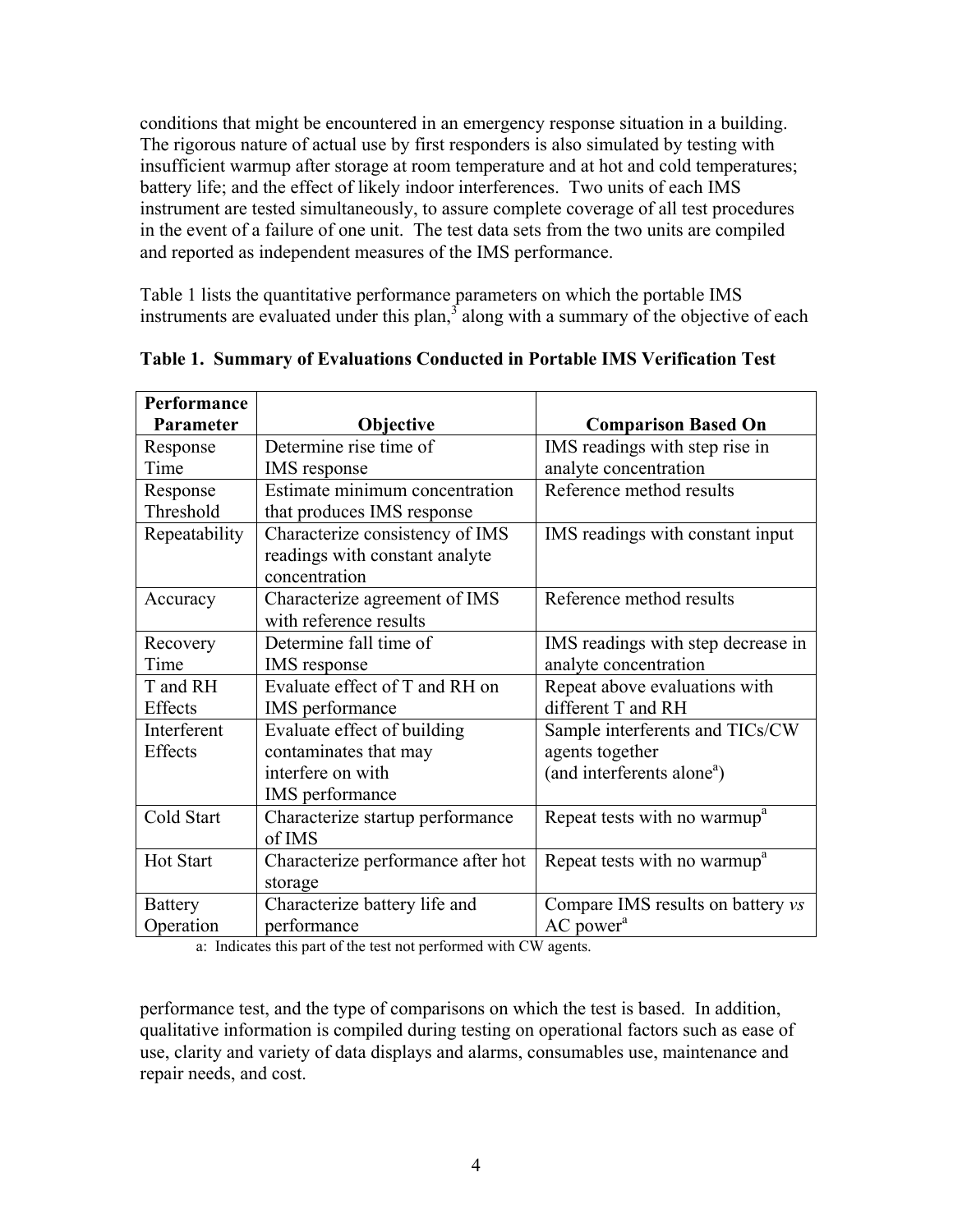These tests are carried out with a set of TICs consisting of:

- Hydrogen cyanide (designated AC)
- Cyanogen chloride (CK),
- Phosgene (CG),
- Chlorine  $(Cl<sub>2</sub>)$ , and
- Arsine (SA).

The CW agents selected for use in IMS testing are:

- Sarin (GB) and
- Sulfur mustard (HD).

IMS testing involves primarily challenging the IMS instruments with concentrations of these chemicals that were at or near Immediately Dangerous to Life and Health (IDLH) levels, consistent with the detect-to-respond application targeted. Table 2 summarizes these concentrations for each TIC and CW agent used in testing. Lower concentrations were also used, for example, to determine the response threshold of the IMS instruments.

| Table 2. Target Challenge Concentrations used in Portable IMS Verification Tests |  |  |  |
|----------------------------------------------------------------------------------|--|--|--|
|                                                                                  |  |  |  |

| <b>Chemical</b>        | Concentration                     | <b>Type of Level</b>          |  |
|------------------------|-----------------------------------|-------------------------------|--|
| Hydrogen cyanide (AC)  | 50 ppm $(50 \text{ mg/m}^3)$      | IDLH <sup>a</sup>             |  |
| Cyanogen chloride (CK) | 20 ppm $(50 \text{ mg/m}^3)$      | <b>Estimated IDLH</b>         |  |
| Phosgene $(CG)$        | 2 ppm $(8 \text{ mg/m}^3)$        | <b>IDLH</b>                   |  |
| Chlorine $(Cl2)$       | 10 ppm $(30 \text{ mg/m}^3)$      | <b>IDLH</b>                   |  |
| Arsine $(SA)$          | 3 ppm $(10 \text{ mg/m}^3)$       | <b>IDLH</b>                   |  |
| <b>GB</b>              | 0.014 ppm $(0.08 \text{ mg/m}^3)$ | 0.4 of IDLH                   |  |
| HD                     | 0.063 ppm $(0.42 \text{ mg/m}^3)$ | $0.7$ of AEGL-2 $\textdegree$ |  |

a: IDLH = Immediately dangerous to life and health.

b: Value for CK estimated based on IDLH for AC.

c: AEGL = Acute Exposure Guideline Level; AEGL-2 levels are those expected to produce a serious hindrance to efforts to escape in the general population.<sup>(2)</sup> The values shown assume a 10-minute exposure.

The interferences used in IMS verification testing were chosen because they are likely to be present in a building, and because of their potential capability to affect IMS response. Table 3 lists the interferents and their challenge concentrations used in the IMS tests. The concentrations shown are in parts-per-million carbon in air (ppmC), and are based on published indoor measurements, or on estimates based on outdoor measurements. The interferent DEAE is an anti-corrosion additive that can be found in indoor air when boiler water supply is used for humidification of building air. In testing, the IMS instruments are challenged with the interferents both without and with each target TIC or CW agent present, to test for false positive and false negative responses, respectively.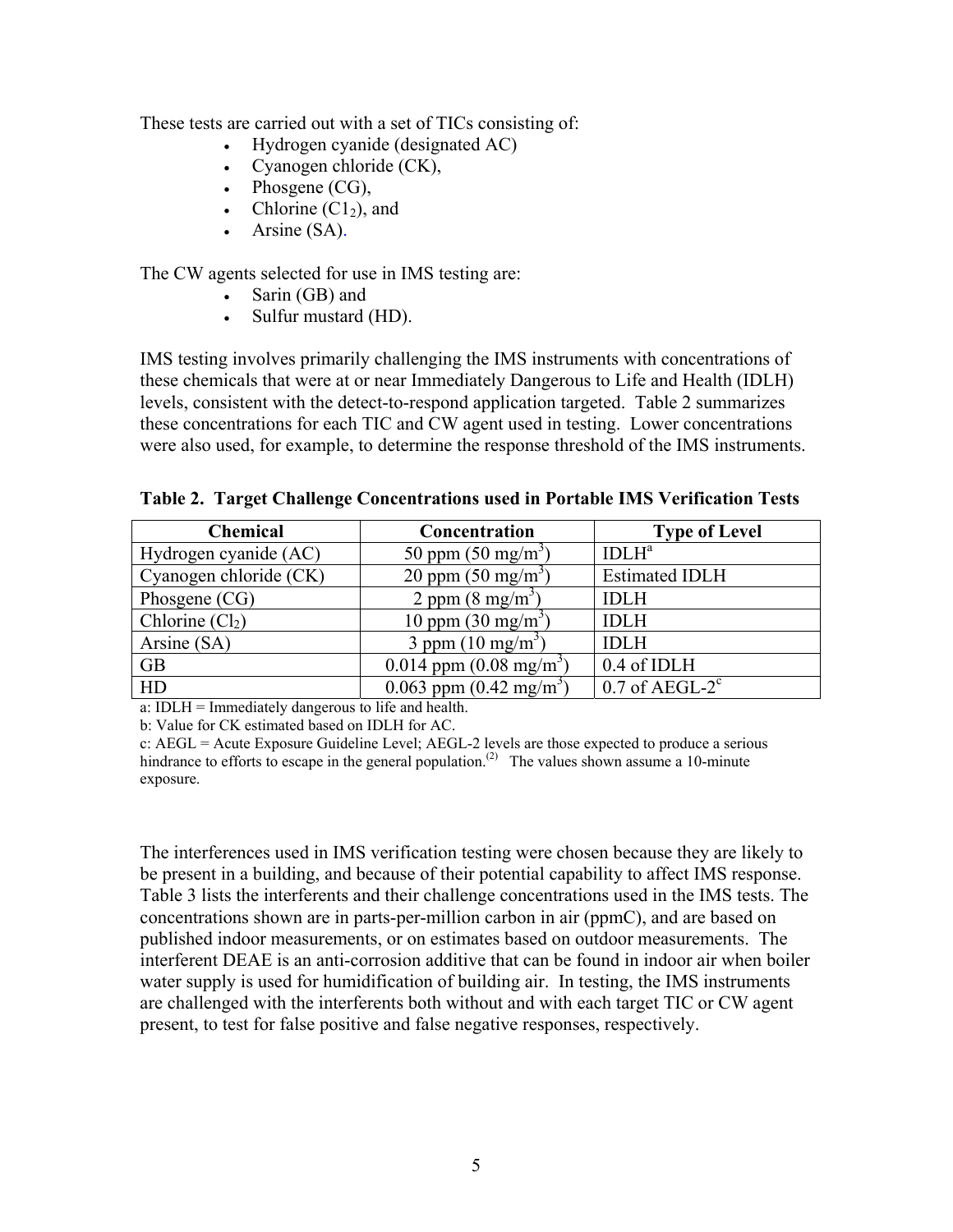| <b>Interferent</b>            | <b>Test Concentration (ppmC)</b> |
|-------------------------------|----------------------------------|
| Latex paint fumes             |                                  |
| Ammonia-based floor cleaner   |                                  |
| Air freshener vapors          |                                  |
| Gasoline exhaust hydrocarbons | 2.5                              |
| Diethylaminoethanol (DEAE)    | በ በ2                             |

**Table 3. Interferents Used in Portable IMS Verification Test**

**IMS Test Results.** To date the IMS verification procedure outlined above has been completed on one commercial IMS instrument, the Bruker RAID-M, which is shown in Figure 1. Two units of this instrument were tested side-by-side in most tests, using a flow dilution and environmental control system enclosed in an appropriate laboratory or chemical agent surety hood. A photograph of the two units in the test apparatus during TIC testing is shown in Figure 2.

The verification report on the Bruker RAID-M portable IMS has recently been completed. The response times of the RAID-M for all the TICs and CW agents used were within the range of about 3 to 10 seconds, and audible and visual alarms were clear and prominent. Recovery times (time to return to a non-alarm state) were sometimes much longer (several minutes), especially when operating the IMS after insufficient warmup time. Response was very sensitive for AC and CK, such that full-scale response occurred even at concentrations far below the IDLH level. Response thresholds were:  $\leq 0.06$  ppm for AC,  $\leq 0.6$  ppm for CK, 0.08 to 0.33 ppm for CG, 0.25 to 0.5 ppm for Cl<sub>2</sub>, 0.0035 to 0.007 ppm for GB, and 0.01 to 0.02 ppm for HD. The RAID-Ms were not programmed to respond to SA. Temperature and humidity had little effect on RAID-M response, and in almost all cases, the RAID-M units accurately identified the TIC or CW agent being sampled.

Substantial interferent effects were observed with the RAID-Ms. The presence of latex paint fumes and floor cleaner vapors strongly suppressed IMS response to Cl<sub>2</sub>, whereas response to CK was increased by all of the interferents tested. Response to GB was sharply reduced by latex paint fumes, floor cleaner vapors, and air freshener vapors; response to HD was reduced by about half by all interferents except floor cleaner vapors, which had minimal effect. The interferents caused the RAID-Ms to indicate the presence of other CW agents, such as VX or GA. False positive readings were observed occasionally with floor cleaner vapors and with DEAE, but not with the other interferents. The false positive responses were in the form of an indication that VX was detected. Operation of the RAID-Ms with insufficient warmup time caused lower initial readings, relative to the fully warmed-up state, and lengthened recovery times, as noted above. Battery life from a fully charged starting state was about 6.5 hours, and nearly 8 hours, respectively, for the two RAID-M units. The verification report on the Bruker RAID-M is available on the ETV web site.

**Other Detection Technology Categories**. Verification tests are also being planned for other portable IMS instruments, using the same test/QA plan and procedures used for the Bruker RAID-M. In addition, the test/QA plan used for the IMS verification is applicable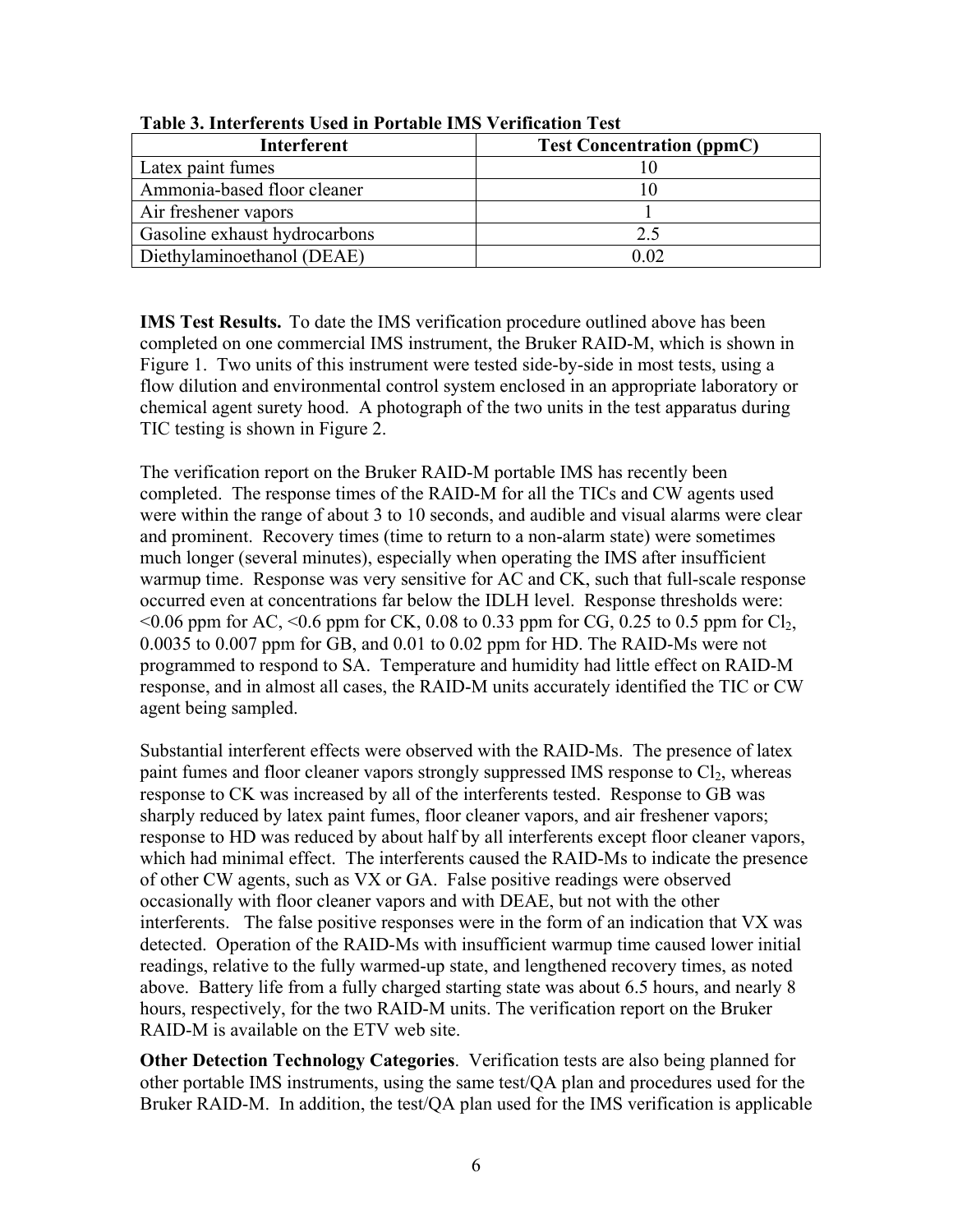**Figure 1. Bruker RAID-M Portable Ion Mobility Spectrometer** 



**Figure 2. Two RAID-M Units in the Test Apparatus**

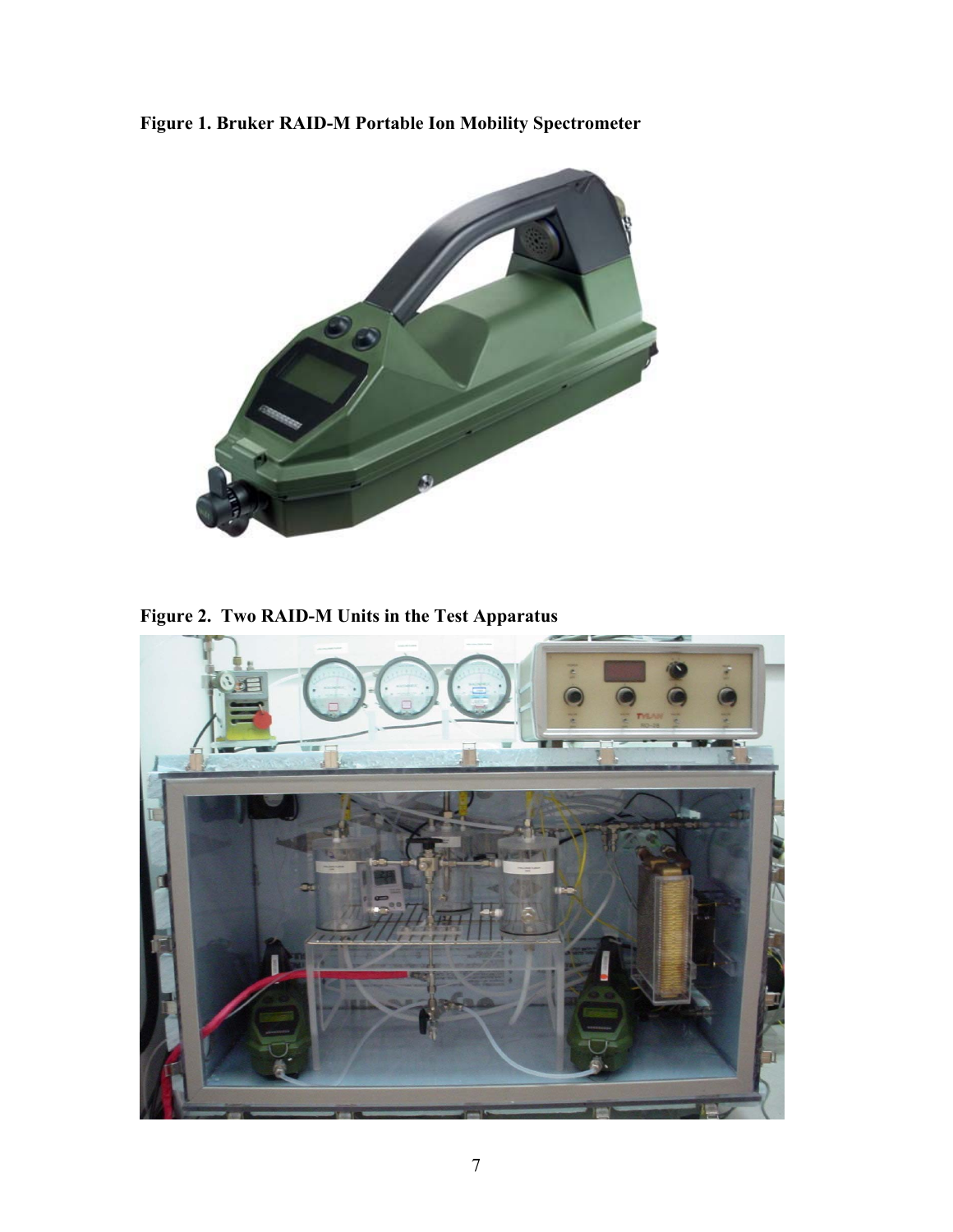to other types of portable chemical detectors as well. Other technology categories to be tested include portable flame spectrometry, surface acoustic wave (SAW) devices, and portable photoionization detectors (PIDs). At the time of this symposium, testing is under way on two units of the HAZMATCAD Plus, a portable hybrid electrochemical/ SAW detector manufactured by Microsensor Systems, Inc. At the conclusion of TIC testing with the HAZMATCAD Plus, testing will also begin on the ACADA system, a portable IMS instrument sold by Markland Technologies, Inc.

#### **Safe Buildings Decontamination Technologies**

Verification of technologies that can decontaminate indoor surfaces in buildings and other structures contaminated with chemical or biological agents is the focus of the ETV Building Decontamination Technology Center, which is managed by Battelle. Technologies in this area can be tested for their efficacy in decontaminating either chemical or biological contaminants, or both. Verification testing uses actual CW and biological agents and surrogates, applied to common indoor materials and then exposed to the decontamination process, to verify the ability of the decontaminant technology to kill or destroy those agents. Indoor materials used for testing include carpet, wood, glass, painted wallboard, painted concrete, decorative laminate, and galvanized steel ductwork.

The chemical agents used in decontaminant testing include the CW agents VX, GD, and HD. The primary biological agent used in testing is anthrax spores (*Bacillus anthracis* ), along with the surrogate organisms *Bacillus stearothermophilus* and *Bacillus subtilis*. In addition, commercial spore strips are included in all test procedures, to assess how well these strips correlate with the actual efficacy of the decontaminant against anthrax.

Three commercial decontaminant technologies have undergone testing as of January 2004 in the Building Decontamination Technology Center:

- Bioquell Inc., hydrogen peroxide vapor technology biological decontamination only
- Certek Inc., formaldehyde vapor technology biological decontamination only
- CDG, Inc., gaseous chlorine dioxide  $(CIO<sub>2</sub>)$  technology both biological and chemical decontamination.

Reports on these technologies are in preparation and will be available in the spring to summer of 2004. Additional technologies of interest include foams and liquid decontaminants, hot air treatment, and UV light.

## **Drinking Water Contaminant Detection**

The verification of detection devices for chemical and biological contaminants in drinking water is conducted by Battelle under the AMS Center. Technologies tested as of the time of this symposium include five portable detectors for cyanide in water (based on colorimetric detection or ion selective electrodes), and eight rapid toxicity monitors, which use living organisms or other biologically-based approaches to serve as real-time indicators of water toxicity. The detection mechanisms of the rapid toxicity monitors range from bacterial luminescence, to fluorescence, to oxygen consumption by the living